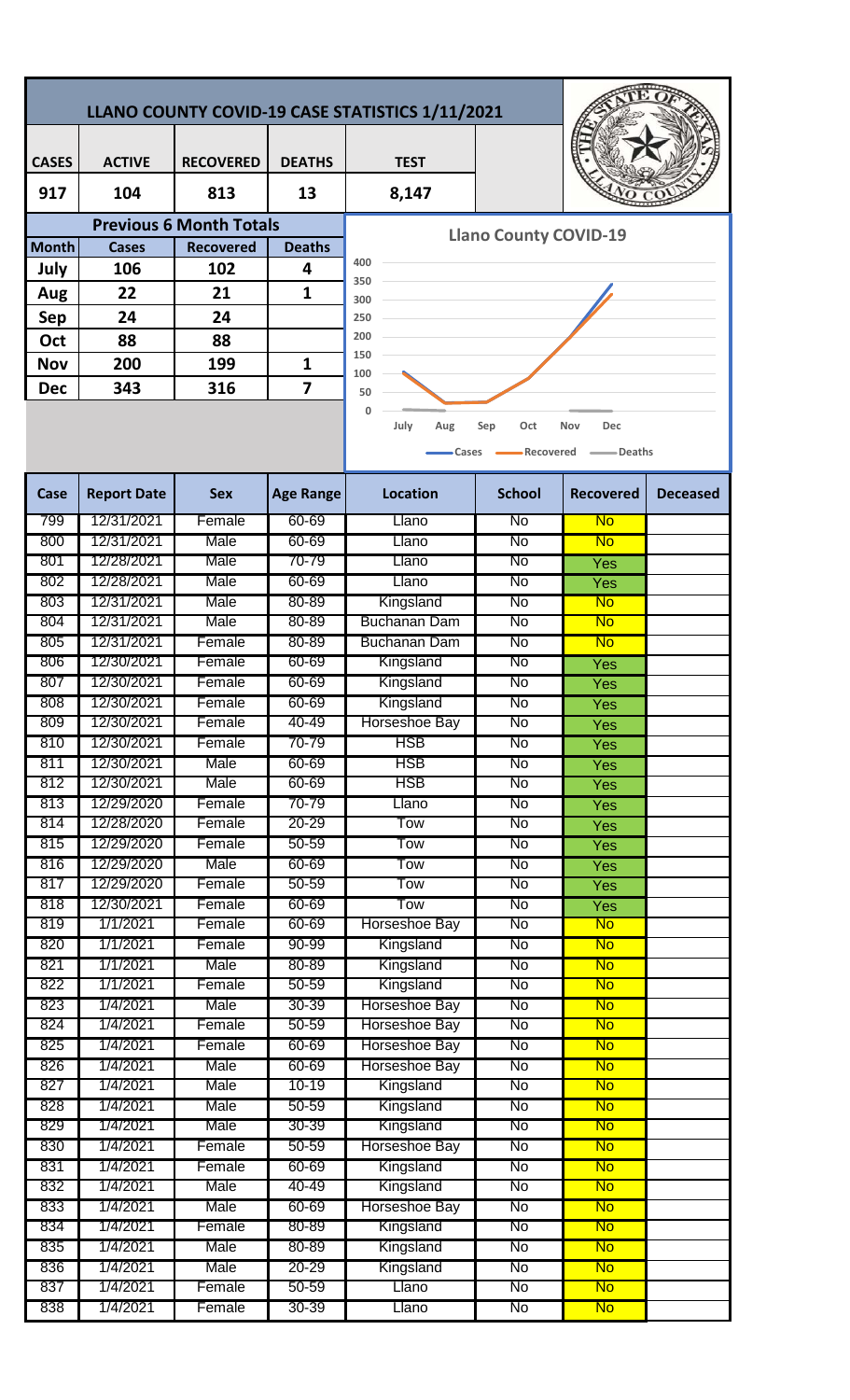| 839 | 1/4/2021  | Female | $10 - 19$      | Llano                | Yes                    | <b>No</b> |  |
|-----|-----------|--------|----------------|----------------------|------------------------|-----------|--|
| 840 | 1/4/2021  | Female | 50-59          | Llano                | No                     | <b>No</b> |  |
| 841 | 1/4/2021  | Male   | 40-49          | <b>Buchanan Dam</b>  | No                     | <b>No</b> |  |
| 842 | 1/4/2021  | Male   | $10 - 19$      | Llano                | No                     | <b>No</b> |  |
| 843 | 1/4/2021  | Male   | 70-79          | Llano                | No                     | <b>No</b> |  |
| 844 | 1/4/2021  | Male   | 30-39          | Llano                | No                     | <b>No</b> |  |
| 845 | 1/4/2021  | Male   | 60-69          | <b>Buchanan Dam</b>  | No                     | <b>No</b> |  |
| 846 | 1/4/2021  | Female | 60-69          | <b>Buchanan Dam</b>  | No                     | <b>No</b> |  |
| 847 | 1/4/2021  | Male   | $20 - 29$      | Llano                | No                     | <b>No</b> |  |
| 848 | 1/4/2021  | Male   | 30-39          | Kingsland            | No                     | <b>No</b> |  |
| 849 | 1/4/2021  | Female | $20 - 29$      | Llano                | <b>No</b>              | <b>No</b> |  |
|     | 1/4/2021  | Male   | 20-29          | Llano                | No                     | <b>No</b> |  |
| 850 | 1/4/2021  | Male   | 80-89          |                      | No                     | <b>No</b> |  |
| 851 |           |        |                | Llano                |                        |           |  |
| 852 | 1/4/2021  | Male   | 40-49          | Llano                | No                     | <b>No</b> |  |
| 853 | 1/4/2021  | Male   | 80-89          | Llano                | <b>No</b>              | <b>No</b> |  |
| 854 | 1/4/2021  | Female | 40-49          | Llano                | No                     | <b>No</b> |  |
| 855 | 1/4/2021  | Female | 60-69          | <b>Valley Spring</b> | No                     | <b>No</b> |  |
| 856 | 1/4/2021  | Male   | $50 - 59$      | <b>Valley Spring</b> | No                     | <b>No</b> |  |
| 857 | 1/4/2021  | Female | 70-79          | Llano                | No                     | <b>No</b> |  |
| 858 | 1/4/2021  | Male   | 30-39          | Kingsland            | No                     | <b>No</b> |  |
| 859 | 1/4/2021  | Male   | 60-69          | Kingsland            | No                     | <b>No</b> |  |
| 860 | 1/5/2021  | Female | $50 - 59$      | <b>Valley Spring</b> | <b>No</b>              | <b>No</b> |  |
| 861 | 1/5/2021  | Male   | $50 - 59$      | Valley Spring        | No                     | <b>No</b> |  |
| 862 | 1/5/2021  | Male   | 30-39          | Llano                | No                     | <b>No</b> |  |
| 863 | 1/5/2021  | Male   | 60-69          | Llano                | No                     | <b>No</b> |  |
| 864 | 1/5/2021  | Male   | 60-69          | Llano                | No                     | <b>No</b> |  |
| 865 | 1/5/2021  | Female | 70-79          | Llano                | No                     | <b>No</b> |  |
| 866 | 1/5/2021  | Female | 70-79          | Horseshoe Bay        | No                     | <b>No</b> |  |
| 867 | 1/6/2021  | Male   | $30 - 39$      | Llano                | No                     | <b>No</b> |  |
| 868 | 1/6/2021  | Female | 10-19          | Llano                | No                     | <b>No</b> |  |
| 869 | 1/6/2021  | Female | 60-69          | Sunrise Beach        | No                     | <b>No</b> |  |
| 870 | 1/6/2021  | Male   | 70-79          | Llano                | No                     | No        |  |
| 871 | 1/6/2021  | Male   | 70-79          | Sunrise Beach        | No                     | <b>No</b> |  |
| 872 | 1/6/2021  | Female | 70-79          | Buchanan Dam         | No                     | <b>No</b> |  |
| 873 | 1/6/2021  | Male   | 70-79          | <b>Buchanan Dam</b>  | No                     | <b>No</b> |  |
| 874 | 1/6/2021  | Male   | 70-79          | Kingsland            | No                     | <b>No</b> |  |
|     |           |        |                | <b>Buchanan Dam</b>  |                        |           |  |
| 875 | 1/6/2021  | Male   | 70-79<br>40-49 |                      | <b>No</b>              | <b>No</b> |  |
| 876 | 1/6/2021  | Female |                | Kingsland            | No                     | <b>No</b> |  |
| 877 | 1/6/2021  | Female | 60-69          | Llano                | No                     | <b>No</b> |  |
| 878 | 1/6/2021  | Female | 60-69          | Horseshoe Bay        | No                     | <b>No</b> |  |
| 879 | 1/6/2021  | Male   | 80-89          | Horseshoe Bay        | No                     | <b>No</b> |  |
| 880 | 1/7/2021  | Female | 70-79          | Kingsland            | No                     | <b>No</b> |  |
| 881 | 1/7/2021  | Female | 80-89          | Kingsland            | No                     | <b>No</b> |  |
| 882 | 1/7/2021  | Female | $50 - 59$      | Kingsland            | No                     | <b>No</b> |  |
| 883 | 1/7/2021  | Male   | 70-79          | Kingsland            | No                     | <b>No</b> |  |
| 884 | 1/7/2021  | Male   | 60-69          | Llano                | No                     | <b>No</b> |  |
| 885 | 1/7/2021  | Female | $20 - 29$      | <b>Buchanan Dam</b>  | No                     | <b>No</b> |  |
| 886 | 1/7/2021  | Female | 60-69          | Horseshoe Bay        | No                     | <b>No</b> |  |
| 887 | 1/7/2021  | Female | 60-69          | Horseshoe Bay        | No                     | <b>No</b> |  |
| 888 | 1/7/2021  | Female | 60-69          | Kingsland            | No                     | <b>No</b> |  |
| 889 | 1/8/2021  | Female | 60-69          | Kingsland            | No                     | <b>No</b> |  |
| 890 | 1/8/2021  | Male   | 40-49          | Kingsland            | No                     | <b>No</b> |  |
| 891 | 1/8/2021  | Female | 50-59          | Llano                | No                     | <b>No</b> |  |
| 892 | 1/8/2021  | Male   | $30 - 39$      | Horseshoe Bay        | No                     | <b>No</b> |  |
| 893 | 1/8/2021  | Male   | 70-79          | Kingsland            | No                     | <b>No</b> |  |
| 894 | 1/8/2021  | Female | $50 - 59$      | Horseshoe Bay        | No                     | <b>No</b> |  |
| 895 | 1/8/2021  | Male   | 40-49          | <b>Buchanan Dam</b>  | No                     | <b>No</b> |  |
| 896 | 1/9/2021  | Male   | 70-79          | Llano                | No                     | <b>No</b> |  |
| 897 | 1/11/2021 | Male   | 70-79          | <b>Buchanan Dam</b>  | No                     | <b>No</b> |  |
| 898 | 1/11/2021 | Female | 70-79          | Llano                | No                     | <b>No</b> |  |
| 899 | 1/11/2021 | Male   | <10            | Kingsland            | $\overline{\text{No}}$ | <b>No</b> |  |
|     |           |        |                |                      |                        |           |  |